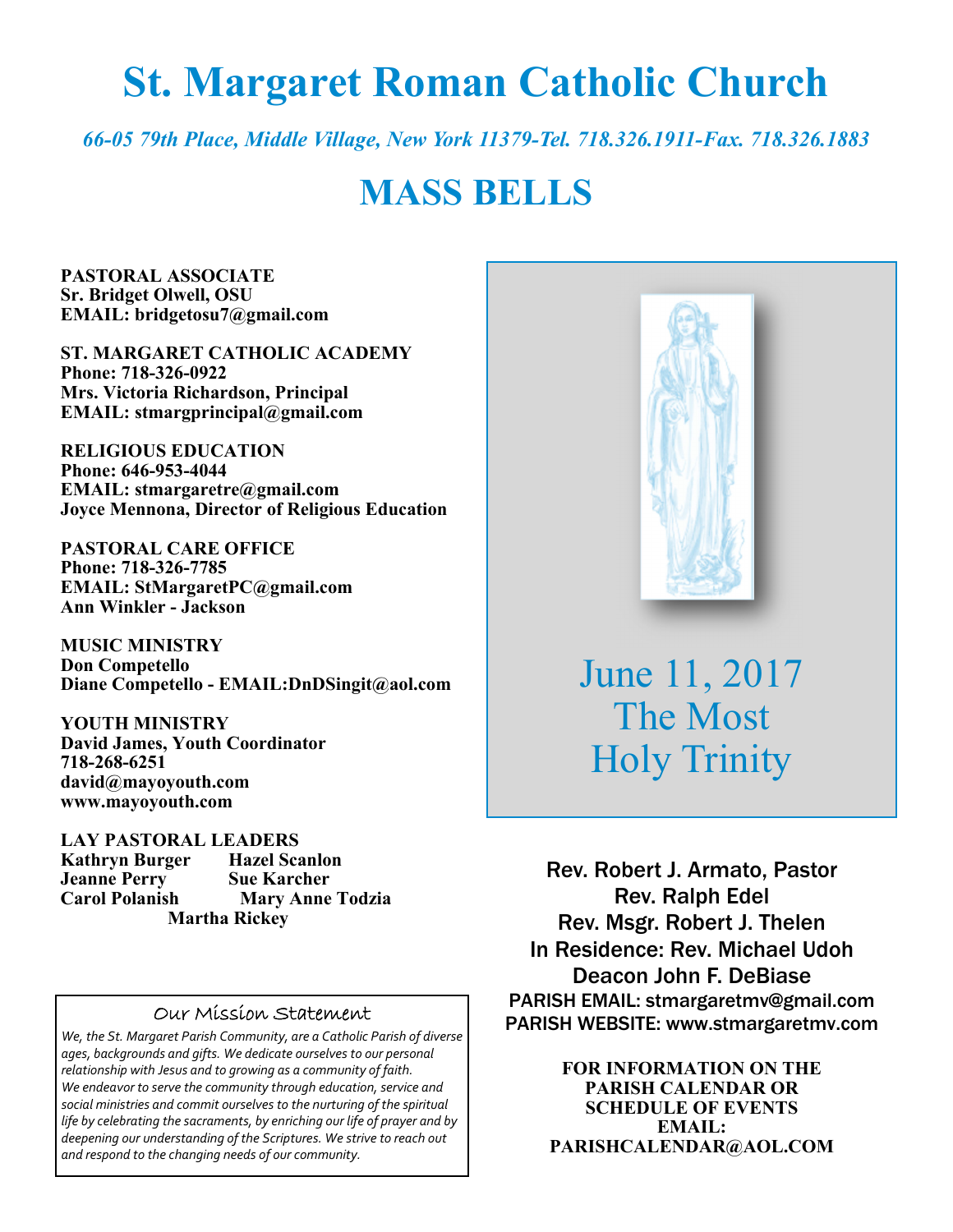### *MASSES FOR THE WEEK*

### **SUN. JUNE 11 - THE MOST HOLY TRINITY**

7:30 People of the Parish 9:00 Ignazio Scaturro/Giuseppa Rizzo/ Paz Escano Bunyi/Lina Giresi 10:30 Peter Bojceniuk NOON Tom Cordero

5:00PM Giuseppe LaBarbera

### **MON. JUNE 12 - TENTH WEEK IN ORDINARY TIME**

7:00 Maureen Dillane 9:00 Rose D'Amato

### **TUE. JUNE 13 - ST. ANTHONY OF PADUA**

7:00 Mass of Thanksgiving 9:00 Karl Matzelle

**WED. JUNE 14 - WEEKDAY**<br>7:00 Mary Parente 7:00 Mary Parente<br>9:00 Vincenza, Mar 9:00 Vincenza, Mariano & Salvatore Palmeri

### **THU. JUNE 15 - WEEKDAY**

7:00 Rev. William R. Dulaney 9:00 Joseph Diehl, Sr.

#### **FRI. JUNE 16 - WEEKDAY**

7:00 Alphonse Duchesne

9:00 Colette E. Weiner

### **SAT. JUNE 17 - WEEKDAY**

- 8:30 Collective: Vittorio Grillo/ Giacomino Gennari 3:00PM **WEDDING:** Christopher Ferrentino and Stephanie Codispoti
- 5:00PM Antoinette Santora

#### **SUN. JUNE 18 - THE MOST HOLY BODY AND BLOOD OF CHRIST**

- 7:30 James Giordano/Dominick Sepi 9:00 Rosario, Rosaria e Nunzio Taormina/ Daniele Bussa/Calogero e Salvatore DiMaggio/Filippo e Leonardo Curatolo e defunti della famiglia/Salvatore e Mariano Palmeri/Calogero Ciaccio/ Antonino Catalano/
- 10:30 John J. Forte/Family Mass
- NOON Father's Day Mass
- 5:00PM People of the Parish

### **PARISH INFORMATION**

**If you're not registered, please visit the Rectory office, which is open from Monday through Friday, 9 am to noon and 1 pm to 7:30 pm.** 

**CONFESSIONS -** Saturday, 4-4:45 pm, or by appointment with a priest.

**NOVENA** to Our Lady of the Miraculous Medal . . . Mondays after the 9 am Mass.

**MORNING PRAYER** daily from Monday through Friday at 8:45 am.

**BAPTISMS** take place on the 1st and 3rd Sundays of the month. Please call the rectory for an appointment and to register your child.

**WEDDINGS MUST** be scheduled at least six months in advance by appointment with a priest or a deacon. Please call the rectory office. For marriage preparation information visit www.pre-cana.org.

**THE BEREAVEMENT GROUP** meets on the 1st and 3rd Thursday of the month at 10 am in the Convent meeting room. Call Ann at 718-326-7785.

**THE ENGLISH CHOIR** rehearses on Tuesday, at 7 pm in the Church. Tenors and baritones needed!

**IL CORO ITALIANO** prattica ogni Domenica prima della Messa Italiana.

**THE CHILDREN'S CHOIR** rehearses on Monday, From 6-7 pm in the Church. For more info. DnDsingit@aol.com

**BOY SCOUT TROOP #119** meets on Tuesdays from 7:15-9 pm in the Parish Hall. New members are welcome, age 10 1/2 & up. Call 718-894-4099.

**CUB PACK #119** meets on Mondays from 7-8:30 pm in the Parish Hall. New members welcome, age 6 to 10-1/2. Call 718-894-4099.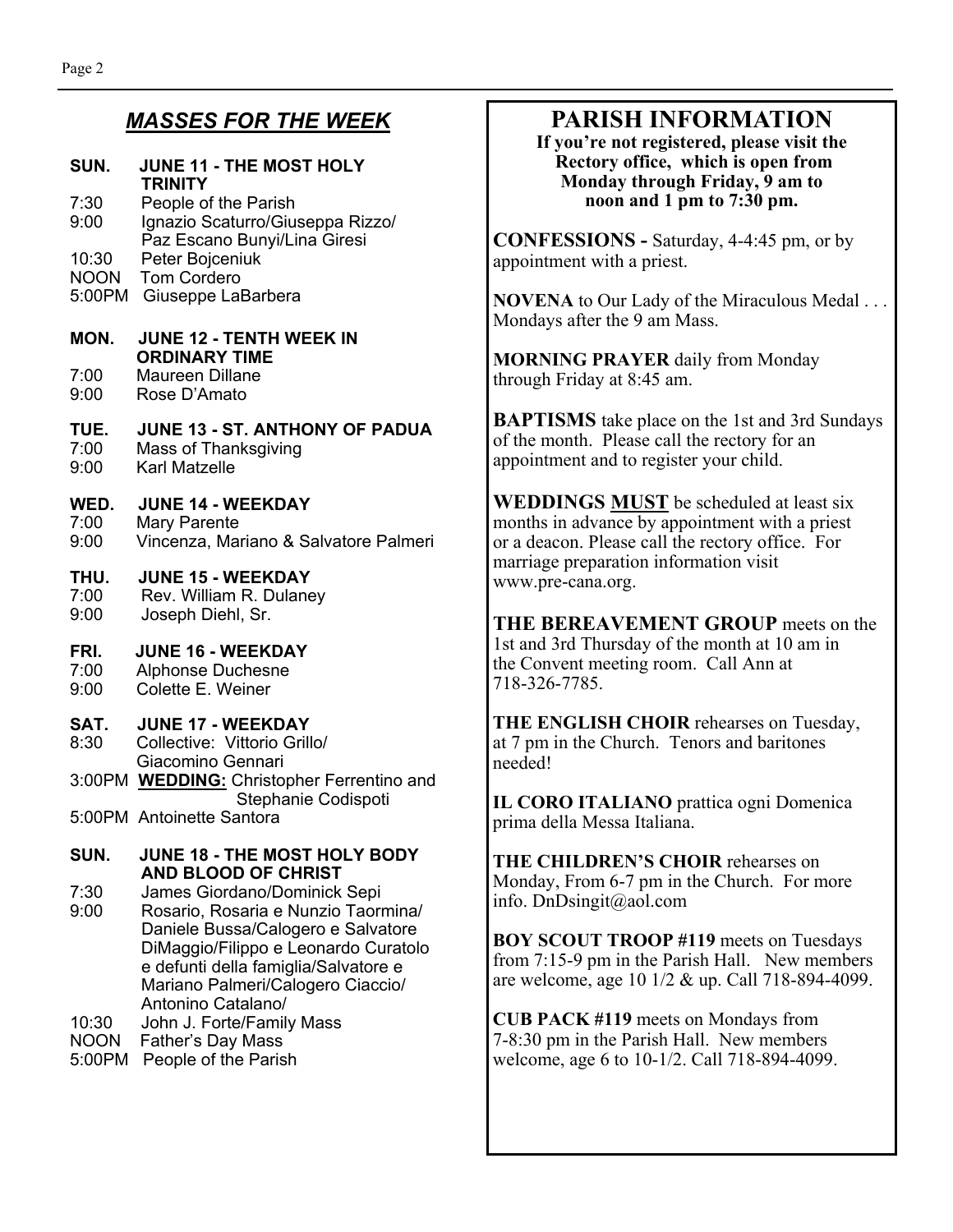### *From the Pastor's Desk:*

 Today the Catholic Church celebrates the solemnity of the Most Holy Trinity, one God in three Persons. It seems, perhaps, to be a strange idea. It certainly is a confusing one, yet is central to our faith as Christians. As Catholics, we begin and end our prayers and offer our blessings with the sign of the Cross and the invocation of the Trinity. Without this basic profession about the essence of God, one cannot be considered to be a Christian.

 We must understand that the Trinity is a Mystery that we never will fully grasp until the day when we stand before God and see Him face to face. At the same time, we must recognize and accept that this is the way in which God has chosen to reveal Himself to humanity, most especially through the principal revelation of Jesus Christ.

 God is a communion personarum, a communion of three distinct Persons - Father, Son and Holy Spirit - in eternal relationship with one another, yet is one God, not three, united as a divinity in the bond of continuous love, the Holy Spirit. Don't understand it yet? Don't worry. Saints and scholars have studied and pondered the matter for the last two thousand years. For us, it is important to realize that we, who have been created in the image and likeness of God, are also called to live as persons in loving relationship with one another, joined to one another and to our God through the bond of that same Holy Spirit.

#### *~Fr. Armato*

**Prayer Requests Pray for vocations to the Priesthood and Religious Life. Please pray for our men and women from our Parish serving in the defense of our country: Lt. Col. Thomas Frohnhoefer Sgt. Robert A. Domenici** 

### *WE RECALL OUR BELOVED DECEASED*

*Especially, Vincenza Grasso, Barbara Hayes, Patricia O'Connor, Albert F. Licata, May they rest in Christ's Peace!* 

### *MEMORIALS*

### *WINE & HOST THIS WEEK*

*are offered in memory of Armando Barsion at the request of Augie & Lena DeSimone. SANCTUARY LAMP & ALTAR CANDLES THIS WEEK* 

> *are offered in memory of Colette E. Weiner*

### **TODAY'S READINGS**

**First Reading** - The Lord, merciful and gracious, rich in kindness and faithfulness (Exodus 34:4b-6, 8-9).

**Psalm** - Glory and praise for ever! (Daniel 3). **Second Reading** - Brothers and sisters, rejoice. Live with one another in peace, and the God of peace will be with you ( 2Corinthians 13:11-13). **Gospel** - God did not send the Son to condemn

the world, but to give it abundant life (John 3:16-18).

### **READINGS FOR THE WEEK**

| <b>Monday:</b> | 2 Cor 1:1-7; Ps 34:2-9; Mt 5:1-12  |
|----------------|------------------------------------|
| Tuesday:       | 2 Cor 1:18-22; Ps 119:129-133,     |
|                | 135; Mt 5:13-16                    |
| Wednesday:     | 2 Cor 3:4-11; Ps 99:5-9;           |
|                | Mt $5:17-19$                       |
| Thursday:      | 2 Cor 3:15 - 4:1, 3-6; Ps 85:9ab,  |
|                | 10-14; Mt 5:20-26                  |
| <b>Friday:</b> | 2 Cor 4:7-15; Ps 116:10-11, 15-18; |
|                | Mt $5:27-32$                       |
| Saturday:      | 2 Cor 5:14-21; Ps 103:1-4, 9-12;   |
|                | Mt 5:33-37                         |
| Sunday:        | Dt 8:2-3, 14B-16a; Ps 147:12-15,   |
|                | 19-20; 1 Cor 10:16-17; Jn 6:51-58  |
|                |                                    |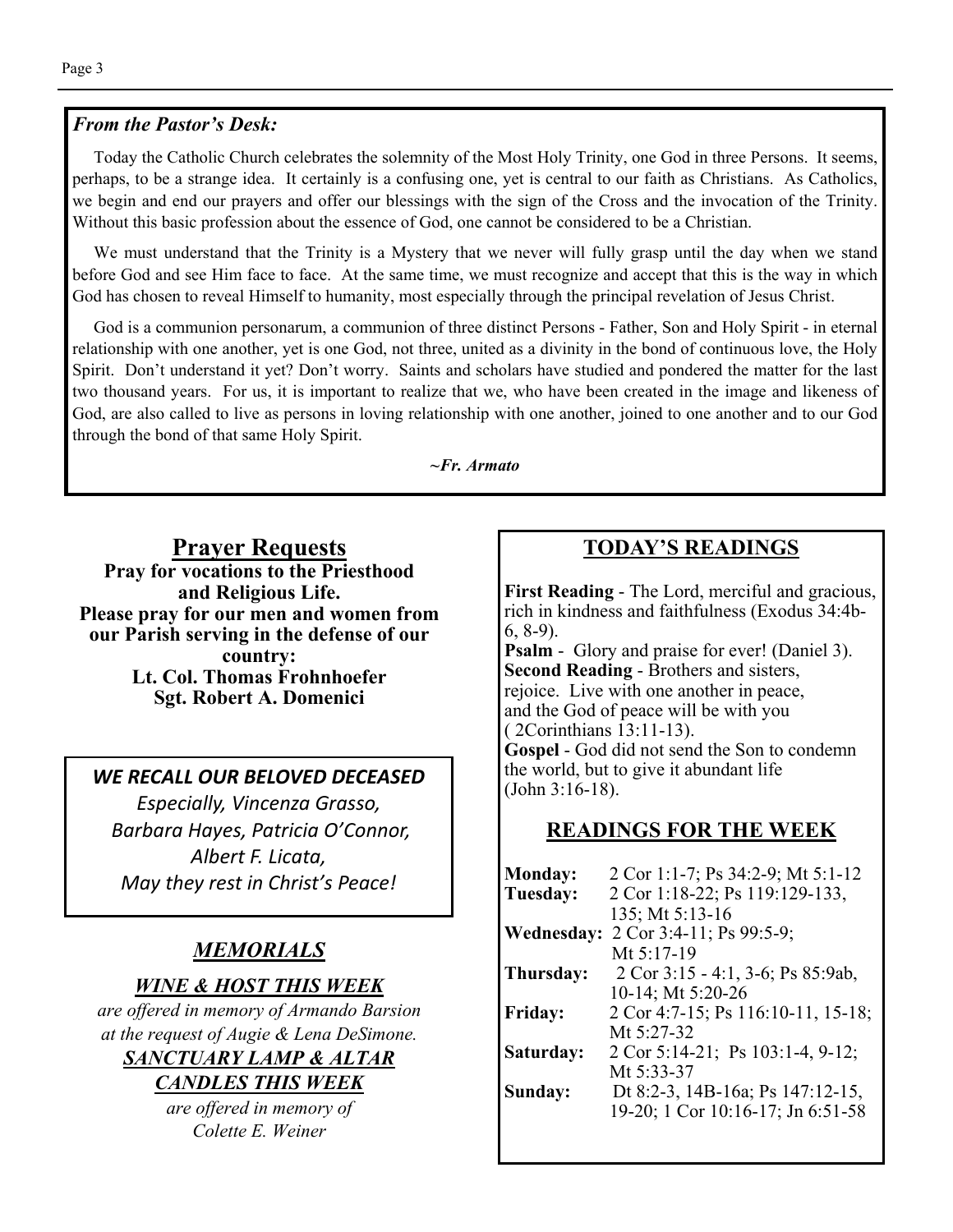## PLEASE PRAY FOR OUR SICK

Karen Guarascio, Connie Faccibene, Eileen Hinrichs, Linda Frazier, Angela Lenihan, Carol Falk, Cari Ann Falk-LoBello, Glen Falk, David J. McConville, Ronald Frazier, John Downer, Robert Sabini, Lee Falk, Patricia Johnson, Scott White, Bob Schaefer, Rose Marie Santos, Bernice Muller, Maria Millocca, Baby McKinley Kelleher, Isabelle Azzaro, Lucy Lento, Sean Harrison, Richard Santangelo, Michael Russo, Frank Cesare, Joseph Simon, Joseph Stubbs, Justin James Quirke, Rose Healy, Parrish Wert, Michael Hirst, Matteo Sabini, Carmen Melendez, Jim O'Driscoll, Jeanette Spartaro, Linda Castagna, Elizabeth Ott, Marion Caracciola, Baby Keila Mary Champoli, Brooke and Alexa Renda, The Ferrugio Family, Dorothy Mai, Marc Gandasegui, Bob & Karen Schaefer, Maureen Harvey, Sandra Slattery, Shirley Chesley, Jim Daniels, Lola Anderson, Roberta Polce, George McGarry, Michael Mavin, Denis Fink, Marc Pagnozzi,

*The names will remain for 3 months ONLY,*  **unless you call 326-1911 and ask for continued** *prayers*

### *CONGRATULATIONS!*

Congratulations to our parishioner Martha Rickey, who has completed the courses in the Diocesan Pastoral Institute and has been certified as a lay pastoral minister! Her service to the Parish is to coordinate our bereavement ministry, assisting family members in the mourning process and in planning for the funerals of their loved ones.

### **BLOOD DRIVE UPDATE**

MANY, MANY THANKS from the New York Blood Center to all who responded to the request for much needed blood donations. Last Sunday's Blood Drive was a *BIG SUCCESS!* We are happy to report that 72 units of blood were collected. Very special thanks go to St. Margaret parish Blood Drive volunteers Terry Basedow, Allison and Samantha Coverly, Anne and Tom Lenihan and Martha Rickey who provided service above and beyond the call of duty to make the blood donation process run so smoothly throughout the day. A job well done by all!

### *THANKS!*

 Thanks to all of the parishioners of St. Margaret Parish who supported and prayed for me the last five years. With your prayers and the help of God, I will enjoy serving you for many years. God bless you and God bless St. Margaret Parish!

### *~Deacon John F. DeBiase*

### **DO YOU HAVE AN IPHONE OR AN ANDROID PHONE?**

Want to keep up with St. Margaret's news? Download our parish app, which has daily Mass readings, prayers, bulletins and more. Just text the word "APP" to 88202

or search "My Parish App" in Google Play Store or App Store.

### THE ST. VINCENT dePAUL SOCIETY

Thanks Sebastian Faur, an Eagle Scout candidate from St. Margaret's Boy Scout Troop 119, for choosing our Food Pantry to fulfill his service requirement to become an Eagle Scout. He collected over 1,000 food items and over \$1,000 in Supermarket gift cards. Congratulations, Sebastian and the leaders of Troop 119 who supported and encouraged him.



*Remember to honor this beautiful flag every time it passes you by, stand and show the proper respect LONG MAY IT CONTINUE TO FLY!*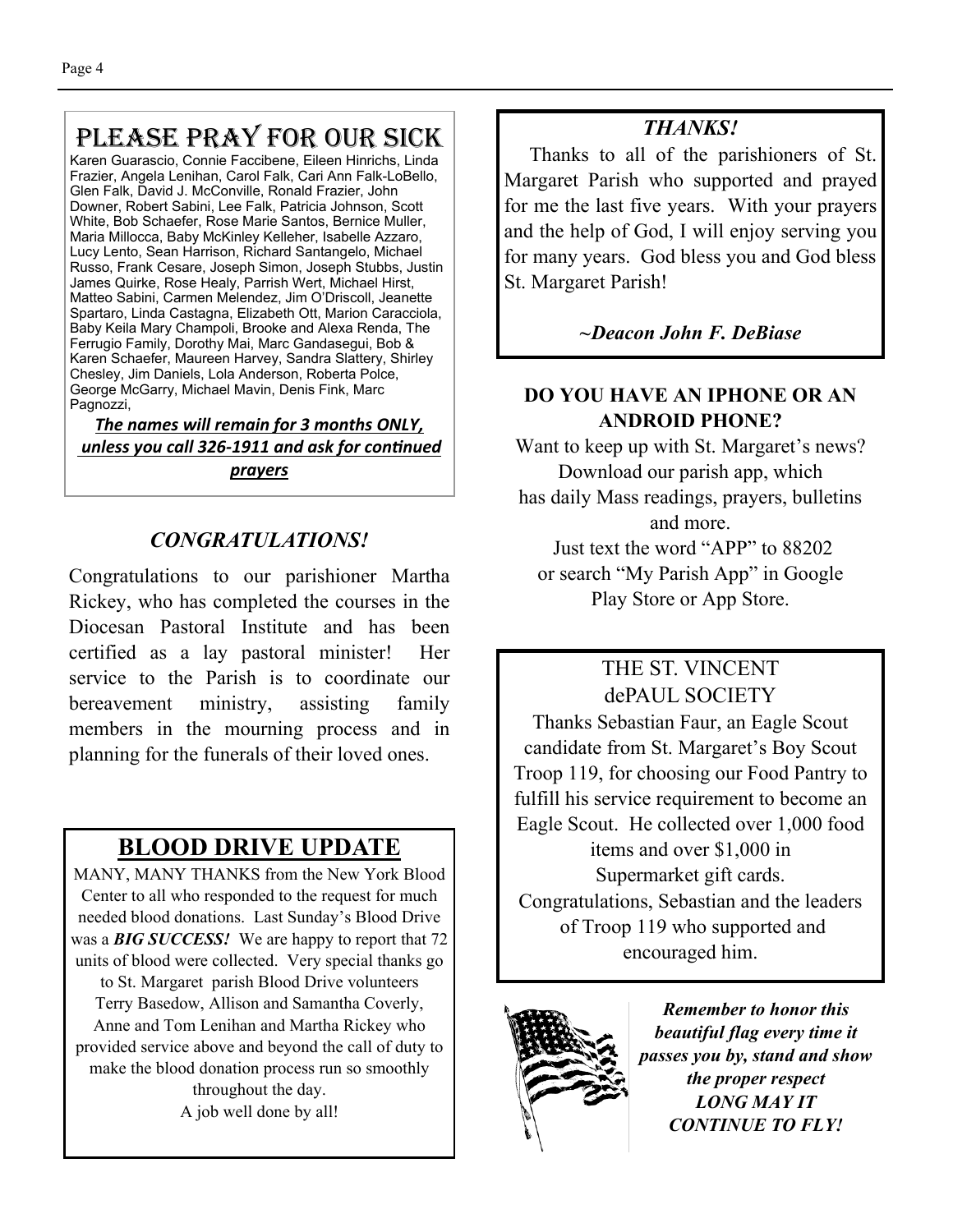### **THE INEXPRESSIBLE MYSTERY**

The God of the universe is mysterious. Science has not been able to solve the mystery of how the universe came into being or explain exactly what continues to give it creative energy and masterful design. No religion asserts that it has found words to name fully the ineffable mystery of God, for no matter what name we use, God always transcends our limited ability to understand. God is a mystery to be believed, not known, And yet, we Christians believe that our name for God best expresses that inexpressible mystery: God is the Most Holy Trinity of three persons united in a communion of love, pouring forth that creative, saving, sanctifying love into the world. Today's scriptures celebrate the mystery of the Trinity and give us clues for living that mystery in our lives.

### *HEAR THE GOOD NEWS!*

*Jesus said: "I am the living bread that came down from heaven; Whoever eats this bread will live forever" John 6:51-58* 



Pray, Sing and Celebrate at **FAMILY MASS SUNDAY, JUNE 18TH AT 10:30AM** 

Receive the living Bread Give thanks to God Our Father and to all dads on Father's Day. Join with your parish family and invite a friend to the last Family Mass of this

school season. Pray for a joyful, safe and relaxing summer and be sure to invite Jesus with you whether you travel near or far or stay right here at home in Middle Village.

## **Special Note . . .**

Spread the Word to our Religious Ed students. "Classes are finished, but hope you will celebrate at Family Mass" Pick up a Family Mass flyer from the back of church.

**THE ST. VINCENT dePAUL FOOD PANTRY is located at 66-25 79 Place The pantry is open on WEDNESDAY AND SATURDAY from 10am to 12 Noon.** 

### **SAINT MARGARET GIFT SHOP**

open Wednesdays, 12pm - 4pm Saturdays, 4pm - 5pm and Sundays, 9am - 1pm We have a selection of religious goods: Rosaries - Medals - Gifts - Crucifixes Statues - Bibles and other books **AND MORE!** 

If we don't have it, we'll try to get it for you. The Gift Shop is located in the rectory. Please use the red side door in the parking lot. If the door is closed, please knock. Contact us: StMargGiftShop@yahoo.com



### **ST. MARGARET'S YONKERS EMPIRE CITY BUS TRIP Monday, June 12th**  The bus will be in front of

the Church and will **leave promptly at 9am.** The cost is \$23.00p/p. For reservations/information call **Betty, 718-326-0198 ONE LUCKY PERSON WILL WIN A FREE RIDE ON OUR JULY TRIP!** 

*God so loved the world that he gave his only Son* 



*John 3:16a*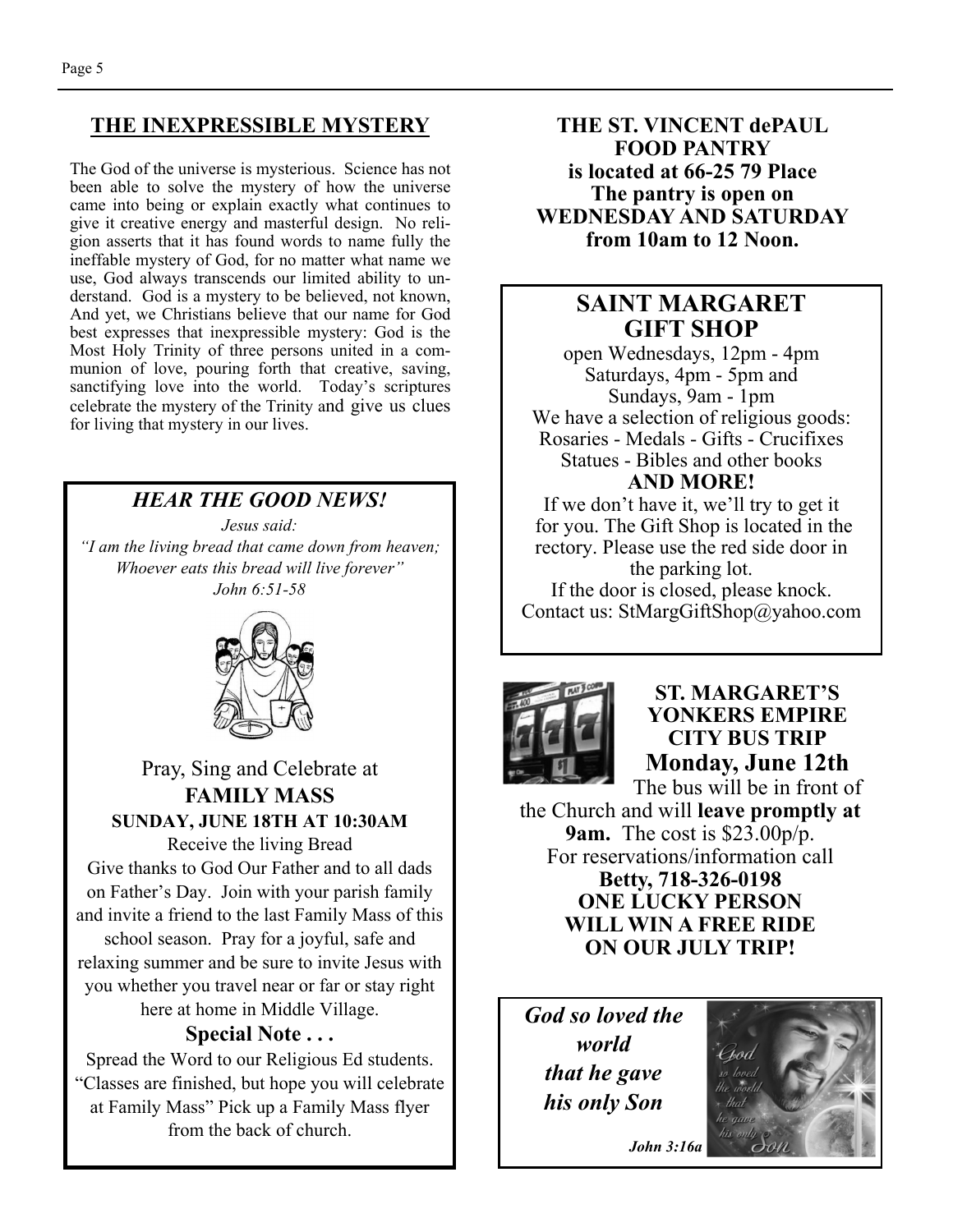# SCHOOL NEWS

#### **FROM THE DESK OF THE PRINCIPAL OF THE ACADEMY**

### **TOUR TUESDAYS**

 openings for September 2017 . . . Please call the office, 718-326-0922, to arrange for a tour of the school. Some classes are only taking waiting lists.

### **REGENTS REVIEW CLASSES**

will be offered at Maspeth Town Hall during the month of June for the following courses: Global History & Geography, Living Environment/Biology, Chemistry, Earth Science, US History & Government, Algebra 1 (Common Core), Algebra 11 (Common Core) and Geometry (Common Core). Each class has a maximum of 12 students to ensure they receive the help they need. The fee is \$80 per course. Registration is on a first come/first serve basis. If you are interested, call our office between 9am and 5pm: 718-335-6049.

### **ARCHBISHOP MOLLOY H.S.**

To help prepare 7th and 8th grade students for the **TACHS** exam which is used for admission into Catholic high schools. Archbishop Molloy H.S. is pleased to offer a **TACHS** Prep. course. Taught by their experienced faculty, students will review the skills needed for the exam and learn test taking strategies to help build their confidence. 6 Saturday morning sessions, September through October. Fee is \$325.00. For more information or to register. Please visit www.molloyhs.org

### **ST. AGNES ACADEMIC H.S.**

13-20 124th Street, College Point **Summer TACHS prep course**  (Test for admission into Catholic High Schools) July 24th - July 27th, and July 31st - August 3rd 9am to 11:30am. \$250.00 per student. Open to girls and boys entering the 8th grade. For more information please call 718-353-6276.

### *ST. MARGARET'S LUCKY NUMBER 2017*

| May 29 -  | 374 | R. D'Amato(b)     |
|-----------|-----|-------------------|
| May 30 -  | 528 | M. Twomey (b)     |
| Jun. 01 - | 147 | P. Schlindrer (b) |
|           |     | A. Coverly (b)    |
| Jun. 02 - | 413 | No Winner         |
| Jun. 03 - | 584 | No Winner         |
| Jun. 04 - | 575 | J. Boger (s)      |
| Jun. 05 - | 783 | No Winner         |

**HELP SUPPORT YOUR PARISH Buy a "LUCKY NUMBER" based on NY State Lottery, every evening of the year.** Single Subscriptions: \$60.00, two or more subscriptions, \$50.00 each. Call Patti C, 718-639-2263 for more information.

### *FAITH DIRECT*

Are you booking your summer vacations? Consider enrolling in eGiving through *Faith Direct* to make sure that your gift can reach St. Margaret Parish even when you cannot. You can sign up online at **www.faithdirect.net** 

using our Church code: **NY299.**  Thank you for your continued support of our parish family! God bless you! *~Fr. Armato* 

### *A QUESTION OF FAITH*

*It is never a question with any of us of faith or no faith; the question always is, "In what or in whom do I put my faith?"*